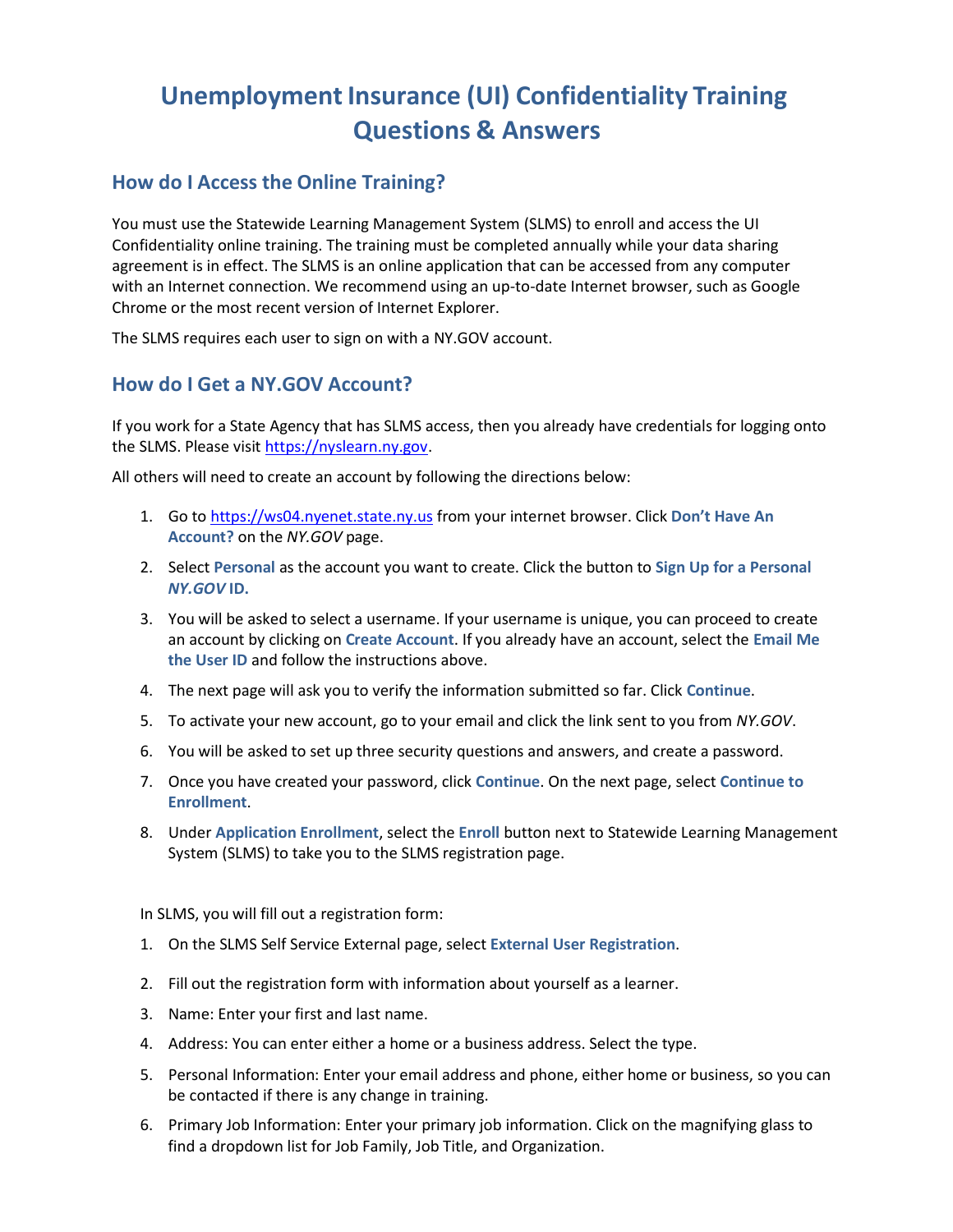- 7. When you are finished, click the **Submit Information** button at the bottom of the page.
- 8. Click **Sign out** and wait 5 minutes for your information to be processed.
- 9. Enter https://nyslearn.ny.gov into your Internet browser.
- 10. Select **SLMS Log In** at the top of the page.
- 11. Log in using your new NY.GOV username and password.

### **I am Signed on to the SLMS. How Do I Enroll in the Training?**

1. The left side of the SLMS Home screen contains a box labeled Quick Links. Click the **Find Learning** option.



2. In the search box, type in "**UI Confidentiality**" (this field is not case sensitive). Hit Enter on the keyboard.

| E. J<br>سم ت<br>$\sim$<br>$ -$<br>≏<br>⊣ |  |
|------------------------------------------|--|
|                                          |  |

3. Scroll down through the search results. Find the UI Confidentiality training that you wish to enroll in. Click the **Enroll** button. Please enroll in the current year's versions of these classes. For 2021, Modules I and II are combined into one training session.

| <b>★★★★★</b> (15) View Reviews                                                                |         |                 |                                  | Plan for Later |                |
|-----------------------------------------------------------------------------------------------|---------|-----------------|----------------------------------|----------------|----------------|
| This course teaches you the confidentiality requirements for working at the DOL. View Details |         |                 |                                  |                |                |
| <b>Class Code</b>                                                                             | Type    | <b>Duration</b> | <b>Start</b><br>.ocation<br>Date | Price          |                |
| 2021_UIConfidentialityMod1_2                                                                  | *Online |                 | None                             |                | Enroll         |
| ▼ Ul Confidentiality Training Module IV OSOS Confidentiality - 2014 (L-DEWS-6)                |         |                 |                                  |                |                |
| (1) View Reviews                                                                              |         |                 |                                  |                | Plan for Later |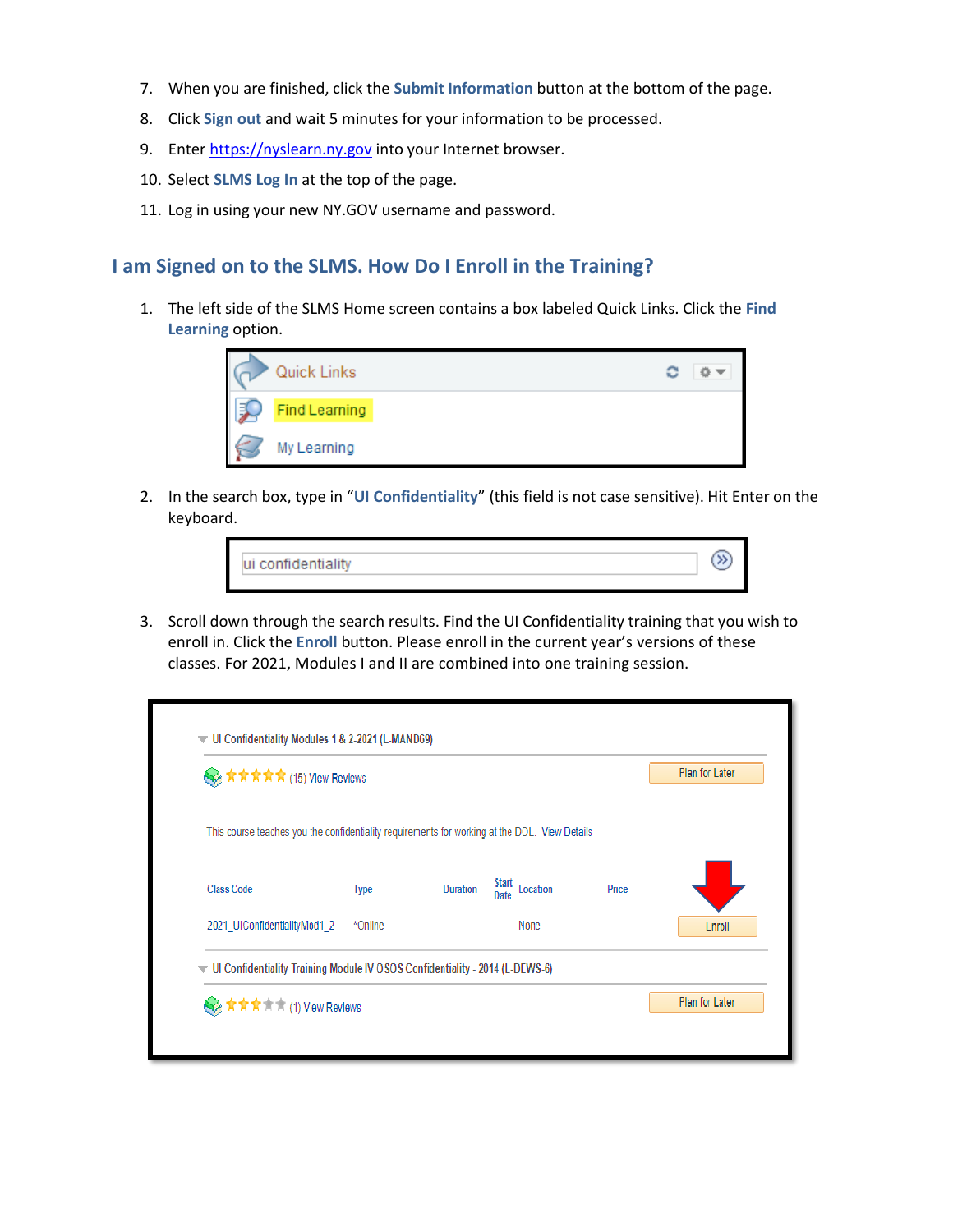4. The next screen is the submission page. Click the **Submit Enrollment** button.

|                          | Class Name UI Confidentiality Modules 1 & 2-2021 |                                | Type *Online |
|--------------------------|--------------------------------------------------|--------------------------------|--------------|
|                          | Class Code 2021_UIConfidentialityMod1_2          | $Content -$                    |              |
| Price Per Seat -         |                                                  | Drop Charge -                  |              |
| Start Date -             |                                                  | End Date $-$                   |              |
| Last Enrollment Date -   |                                                  | Last Drop Date -               |              |
| Available Seats -        |                                                  | <b>Available Waitlist 1000</b> |              |
| Language English         |                                                  |                                |              |
|                          |                                                  |                                |              |
| <b>Submit Enrollment</b> |                                                  |                                |              |

5. The next screen is the final confirmation. Click the **Launch** link to begin the training.

|        |                                   | Class Name UI Confidentiality Modules 1 & 2-2021<br>Class Code 2021 UIConfidentialityMod1 2 | Type *Online                 |  |
|--------|-----------------------------------|---------------------------------------------------------------------------------------------|------------------------------|--|
|        |                                   |                                                                                             |                              |  |
|        |                                   |                                                                                             | $Content -$                  |  |
|        | Price Per Seat -                  |                                                                                             | Drop Charge -                |  |
|        | <b>Enrollment Status Enrolled</b> |                                                                                             | Confirmation Number 27796218 |  |
|        | Start Date -                      |                                                                                             | End Date -                   |  |
| Launch | Last Enrollment Date -            |                                                                                             | Last Drop Date -             |  |

6. On the next screen click the **Launch** button a second time to confirm.



The online training should open in a new window or a new tab. If it does not, then you might need to adjust your Internet Browser's pop-up blocker settings.

7. If you exit the online training, you must access it again by using the **My Learning** feature from the SLMS Home screen.